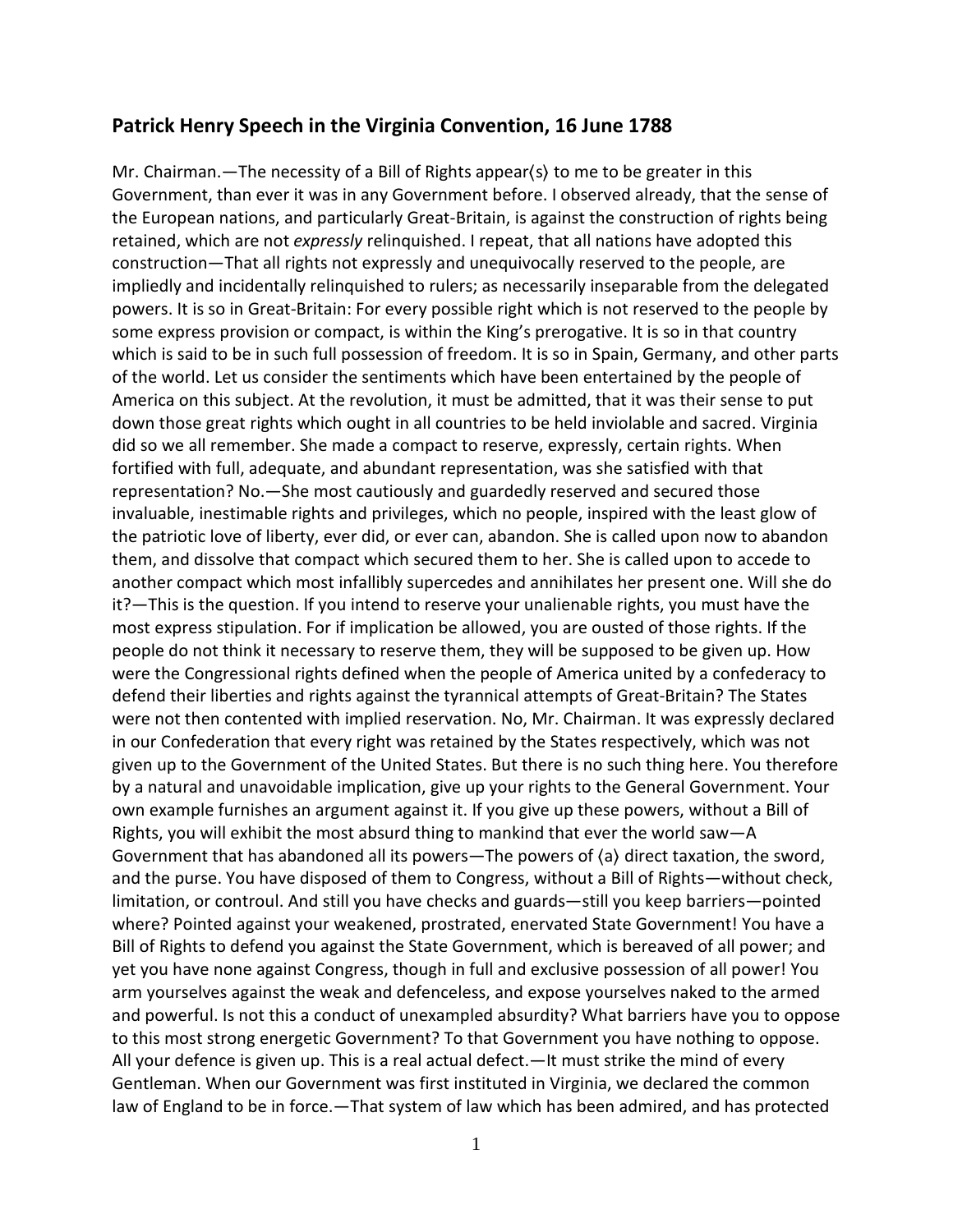us and our ancestors, is excluded by that system.—Added to this, we adopted a Bill of Rights. By this Constitution, some of the best barriers of human rights are thrown away. Is there not an additional reason to have a Bill of Rights? By the ancient common law, the trial of all facts is decided by a jury of impartial men from the immediate vicinage. This paper speaks of different juries from the common law, in criminal cases; and in civil controversies excludes trial by jury altogether. There is therefore more occasion for the supplementary check of a Bill of Rights now, than then. Congress from their general powers may fully go into the business of human legislation. They may legislate in criminal cases from treason to the lowest offence, petty larceny. They may define crimes and prescribe punishments. In the definition of crimes, I trust they will be directed by what wise Representatives ought to be governed by. But when we come to punishments, no latitude ought to be left, nor dependence put on the virtue of Representatives. What says our Bill of Rights? "That excessive bail ought not to be required, nor excessive fines imposed, nor cruel and unusual punishments inflicted." Are you not therefore now calling on those Gentlemen who are to compose Congress, to prescribe trials and define punishments without this controul? Will they find sentiments there similar to this Bill of Rights? You let them loose—you do more—you depart from the genius of your country. That paper tells you, that the trial of crimes shall be by jury, and held in the State where the crime shall have been committed.—Under this extensive provision, they may proceed in a manner extremely dangerous to liberty.—Persons accused may be carried from one extremity of the State to another, and be tried not by an impartial jury of the vicinage, acquainted with his character, and the circumstances of the fact; but by a jury unacquainted with both, and who may be biassed against him.—Is not this sufficient to alarm men?—How different is this from the immemor[i]al practice of your British ancestors, and your own? I need not tell you, that by the common law a number of hundredors were required to be on a jury, and that afterwards it was sufficient if the jurors came from the same county. With less than this the people of England have never been satisfied. That paper ought to have declared the common law in force.

In this business of legislation, your Members of Congress will lose the restriction of not imposing excessive fines, demanding excessive bail, and inflicting cruel and unusual punishments.—These are prohibited by your Declaration of Rights. What has distinguished our ancestors?—That they would not admit of tortures, or cruel and barbarous punishments. But Congress may introduce the practice of the civil law, in preference to that of the common law.—They may introduce the practice of France, Spain, and Germany—Of torturing to extort a confession of the crime. They will say that they might as well draw examples from those countries as from Great-Britain; and they will tell you, that there is such a necessity of strengthening the arm of Government, that they must have a criminal equity, and extort confession by torture, in order to punish with still more relentless severity. We are then lost and undone.—And can any man think it troublesome, when we can by a small interference prevent our rights from being lost?—If you will, like the Virginian Government, give them knowledge of the extent of the rights retained by the people, and the powers themselves, they will, if they be honest men, thank you for it.—Will they not wish to go on sure grounds?—But if you leave them otherwise, they will not know how to proceed; and being in a state of uncertainty, they will assume rather than give up powers by implication. A Bill of Rights may be